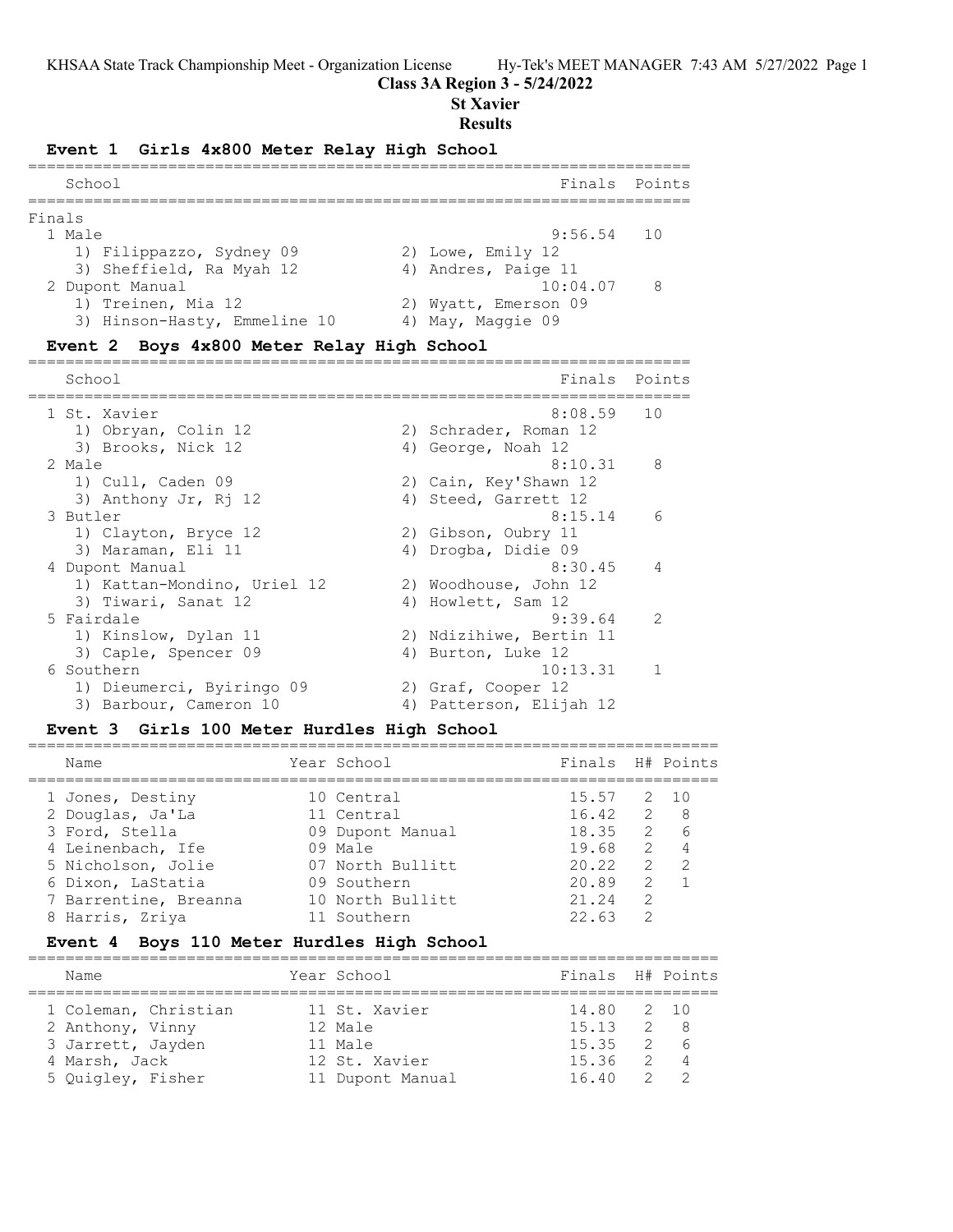**Class 3A Region 3 - 5/24/2022**

**St Xavier**

**Results**

#### **....Event 4 Boys 110 Meter Hurdles High School**

| 6 Tchouta, Cyril     | 11 Central       | 16.41 | 2 1 |  |
|----------------------|------------------|-------|-----|--|
| 7 Johnson, Adrian    | 10 Central       | 16.94 |     |  |
| 8 Rutabura, Victor   | 11 Southern      | 17.20 |     |  |
| 9 Agbola, Ayodeji    | 12 Dupont Manual | 18.49 |     |  |
| 10 Hughes, Chase     | 12 Bullitt East  | 18.60 |     |  |
| 11 N'Sentore, Lameck | 11 Fairdale      | 18.69 |     |  |

#### **Event 5 Girls 100 Meter Dash High School**

========================================================================== Year School Finals H# Points ========================================================================== 1 Allen, Alexandra 09 Dupont Manual 12.49 3 10 2 Nwosu, Ruby 12 Dupont Manual 12.57 3 8 3 Mucker, Kymorah 09 Male 12.93 3 6 4 Richardson, Nevaeh 12 Butler 12.95 3 4 5 Johnson, Jaci 12 Central 13.14 3 2 6 Higgs, Holly 11 Bullitt East 13.37 3 1 7 Lewis, Makiaya 12 Male 13.44 3 8 Bawili, Charlotte 11 Iroquois 13.65 2 9 Duncan, Kendall 11 Central 13.72 2 10 Murry, Jada 10 Pleasure Ridge Park 13.75 2 11 Mitchell, Brooklyn 11 Butler 13.77 3 12 Etherton, Baley 19 Bullitt Central 14.16 2 13 Lusco, Jakiya 10 Pleasure Ridge Park 14.18 2 14 Cooper, Destiny 12 Bullitt Central 14.29 2 15 Clements, Brooklyn 10 Bullitt East 14.44 2 16 Dawson, Riley 11 North Bullitt 14.60 2 17 Dixon, LaStatia 09 Southern 14.90 1 18 Thach, Sokhonthia 11 Fairdale 15.11 1 19 Freeman, Mayanna 09 Fairdale 15.42 1 20 Snook, Raina 12 North Bullitt 15.44 1 21 Harris, Zriya 11 Southern 16.13 1 22 Winston, Amaya 11 Iroquois 16.27 1

#### **Event 6 Boys 100 Meter Dash High School**

| Year School<br>Finals H# Points<br>Name<br>10.66<br>4 10<br>1 Cole, Jaylen<br>12 Male<br>$10.94$ 4 8<br>2 Northington, Jawaun 12 Dupont Manual<br>$11.01$ 4<br>6<br>3 Rawlings, Cambell 12 Butler<br>11.19 4<br>$\overline{4}$<br>4 Graves, Jakoby<br>11 Central<br>2<br>11.42 4<br>12 St. Xavier<br>5 Royal, Noah<br>$\mathbf{1}$<br>11.44 3<br>6 Lloyd, Jacoby<br>10 Butler<br>3<br>7 Kennebrew, Josh<br>11.50<br>12 Fairdale<br>$\mathcal{S}$<br>11.52<br>8 Blakey, Jeremiah 11 Dupont Manual<br>4<br>09 Male<br>11.53<br>9 Harris, Antonio<br>4<br>10 Raymond, Hunter 12 St. Xavier<br>11.54<br>4<br>11.59<br>09 Central<br>11 Brent, Justin<br>3<br>10 Bullitt East<br>11.86<br>12 Wilson, Samuel<br>2<br>12 Bullitt Central<br>J11.98<br>11.975<br>12 London, James<br>J11.98 3<br>13 Vita, Don Beni<br>11.978<br>12 Valley<br>2<br>12.31<br>15 Thompson, Emmanuel 12 Southern<br>3<br>12.32<br>16 Fowler, Memphis<br>11 North Bullitt<br>$\overline{2}$<br>09 Valley<br>17 Gist, Brandon<br>12.44 |  |  |  |  |
|----------------------------------------------------------------------------------------------------------------------------------------------------------------------------------------------------------------------------------------------------------------------------------------------------------------------------------------------------------------------------------------------------------------------------------------------------------------------------------------------------------------------------------------------------------------------------------------------------------------------------------------------------------------------------------------------------------------------------------------------------------------------------------------------------------------------------------------------------------------------------------------------------------------------------------------------------------------------------------------------------------|--|--|--|--|
|                                                                                                                                                                                                                                                                                                                                                                                                                                                                                                                                                                                                                                                                                                                                                                                                                                                                                                                                                                                                          |  |  |  |  |
|                                                                                                                                                                                                                                                                                                                                                                                                                                                                                                                                                                                                                                                                                                                                                                                                                                                                                                                                                                                                          |  |  |  |  |
|                                                                                                                                                                                                                                                                                                                                                                                                                                                                                                                                                                                                                                                                                                                                                                                                                                                                                                                                                                                                          |  |  |  |  |
|                                                                                                                                                                                                                                                                                                                                                                                                                                                                                                                                                                                                                                                                                                                                                                                                                                                                                                                                                                                                          |  |  |  |  |
|                                                                                                                                                                                                                                                                                                                                                                                                                                                                                                                                                                                                                                                                                                                                                                                                                                                                                                                                                                                                          |  |  |  |  |
|                                                                                                                                                                                                                                                                                                                                                                                                                                                                                                                                                                                                                                                                                                                                                                                                                                                                                                                                                                                                          |  |  |  |  |
|                                                                                                                                                                                                                                                                                                                                                                                                                                                                                                                                                                                                                                                                                                                                                                                                                                                                                                                                                                                                          |  |  |  |  |
|                                                                                                                                                                                                                                                                                                                                                                                                                                                                                                                                                                                                                                                                                                                                                                                                                                                                                                                                                                                                          |  |  |  |  |
|                                                                                                                                                                                                                                                                                                                                                                                                                                                                                                                                                                                                                                                                                                                                                                                                                                                                                                                                                                                                          |  |  |  |  |
|                                                                                                                                                                                                                                                                                                                                                                                                                                                                                                                                                                                                                                                                                                                                                                                                                                                                                                                                                                                                          |  |  |  |  |
|                                                                                                                                                                                                                                                                                                                                                                                                                                                                                                                                                                                                                                                                                                                                                                                                                                                                                                                                                                                                          |  |  |  |  |
|                                                                                                                                                                                                                                                                                                                                                                                                                                                                                                                                                                                                                                                                                                                                                                                                                                                                                                                                                                                                          |  |  |  |  |
|                                                                                                                                                                                                                                                                                                                                                                                                                                                                                                                                                                                                                                                                                                                                                                                                                                                                                                                                                                                                          |  |  |  |  |
|                                                                                                                                                                                                                                                                                                                                                                                                                                                                                                                                                                                                                                                                                                                                                                                                                                                                                                                                                                                                          |  |  |  |  |
|                                                                                                                                                                                                                                                                                                                                                                                                                                                                                                                                                                                                                                                                                                                                                                                                                                                                                                                                                                                                          |  |  |  |  |
|                                                                                                                                                                                                                                                                                                                                                                                                                                                                                                                                                                                                                                                                                                                                                                                                                                                                                                                                                                                                          |  |  |  |  |
|                                                                                                                                                                                                                                                                                                                                                                                                                                                                                                                                                                                                                                                                                                                                                                                                                                                                                                                                                                                                          |  |  |  |  |
|                                                                                                                                                                                                                                                                                                                                                                                                                                                                                                                                                                                                                                                                                                                                                                                                                                                                                                                                                                                                          |  |  |  |  |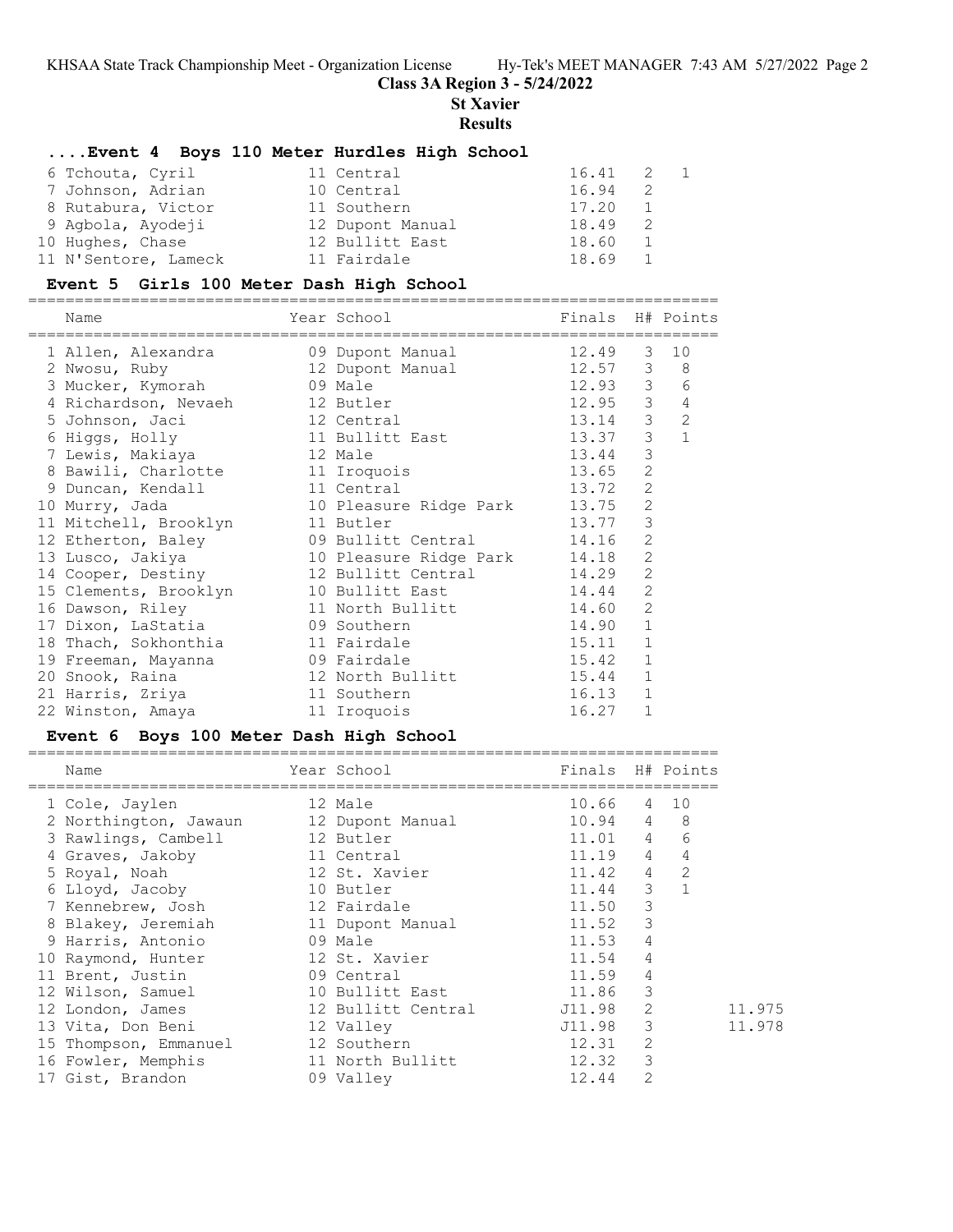**Class 3A Region 3 - 5/24/2022**

**St Xavier**

**Results**

#### **....Event 6 Boys 100 Meter Dash High School**

| 18 Rutabura, Victor     | 11 Southern        | J12.50  |   | 12.492 |
|-------------------------|--------------------|---------|---|--------|
| 19 Wilson, Wade         | 10 North Bullitt   | J12.50  | 2 | 12.494 |
| 20 Anderson, Kwame      | 09 Fairdale        | 12.64 3 |   |        |
| 21 Foster, Rowan        | 09 Bullitt Central | 12.71   |   |        |
| 22 Berutti, Donnie      | 10 Bullitt East    | 12.90   |   |        |
| 23 Mahamoud, Abdirahman | 11 Iroquois        | 13.33   |   |        |
| 24 Hussein, Ahmed       | 10 Iroquois        | 14.02 1 |   |        |

#### **Event 7 Girls 4x200 Meter Relay High School**

======================================================================= School **Finals** Points ======================================================================= 1 Dupont Manual 1:45.61 10 1) Cease, Hannah 12 2) Hampton, Jasmine 10 3) Sloan, Asia 10 4) McCormick, India 11 2 Central 1:46.19 8 1) Johnson, Jaci 12 2) Jones, Destiny 10 3) Garcia, Sylviana 10 (4) Geer, Sanai 10 3 Male 1:46.24 6 1) Brooks, Kylah 12 2) Hughes, Alyssa 10 3) Lewis, Makiaya 12 (4) Lilly, Alivia 09 4 Butler 1:48.69 4 1) Pinkston, Zaria 10 2) Mitchell, Brooklyn 11 3) Collins, Auryana 10 4) Richardson, Nevaeh 12 5 Bullitt East 1:51.18 2 1) Cornell, Mackenzie 10 2) Ekbundit, Emma 10 3) Higgs, Holly 11 4) Clements, Brooklyn 10 6 Fairdale 2:03.12 1 1) Alcorn, Lillian 09 2) Freeman, Mayanna 09 3) Anderson, Stevie 10 4) Smithson, Gracie 10 7 North Bullitt 2:04.49 1) Barrentine, Breanna 10 2) Dawson, Riley 11 3) Rodgers, Olivia 08 (4) Arnett, Morgan 10 -- Iroquois DQ out of zone 1) Daldoum, Fatne 12 2) Hussein, Asli 09 3) Winston, Amaya 11 4) Bawili, Charlotte 11

#### **Event 8 Boys 4x200 Meter Relay High School**

School **Finals** H# Points ==========================================================================  $1:28.14$  2 10 1) Gentry, Myles 11 2) Jarrett, Jayden 11 3) Harris, Antonio 09 (4) Cole, Jaylen 12 2 Central 1:29.72 2 8 1) Brent, Justin 09 2) Stone, Cortez 09 3) Points, Uriah 09 1988 4) Graves, Jakoby 11 3 St. Xavier 1:30.38 2 6 1) Jarboe, Nate 12 2) Royal, Noah 12 3) Stockdale, Nick 10 (4) Burnett, James 09 4 Dupont Manual 1:31.21 2 4 1) Knight, Romaro 10 2) Blakey, Jeremiah 11 3) Flowers, Charlie 10 4) Northington, Jawaun 12 5 Fairdale 1:31.77 2 2 1) Kennebrew, Josh 12 2) White, Jayshawn 11

==========================================================================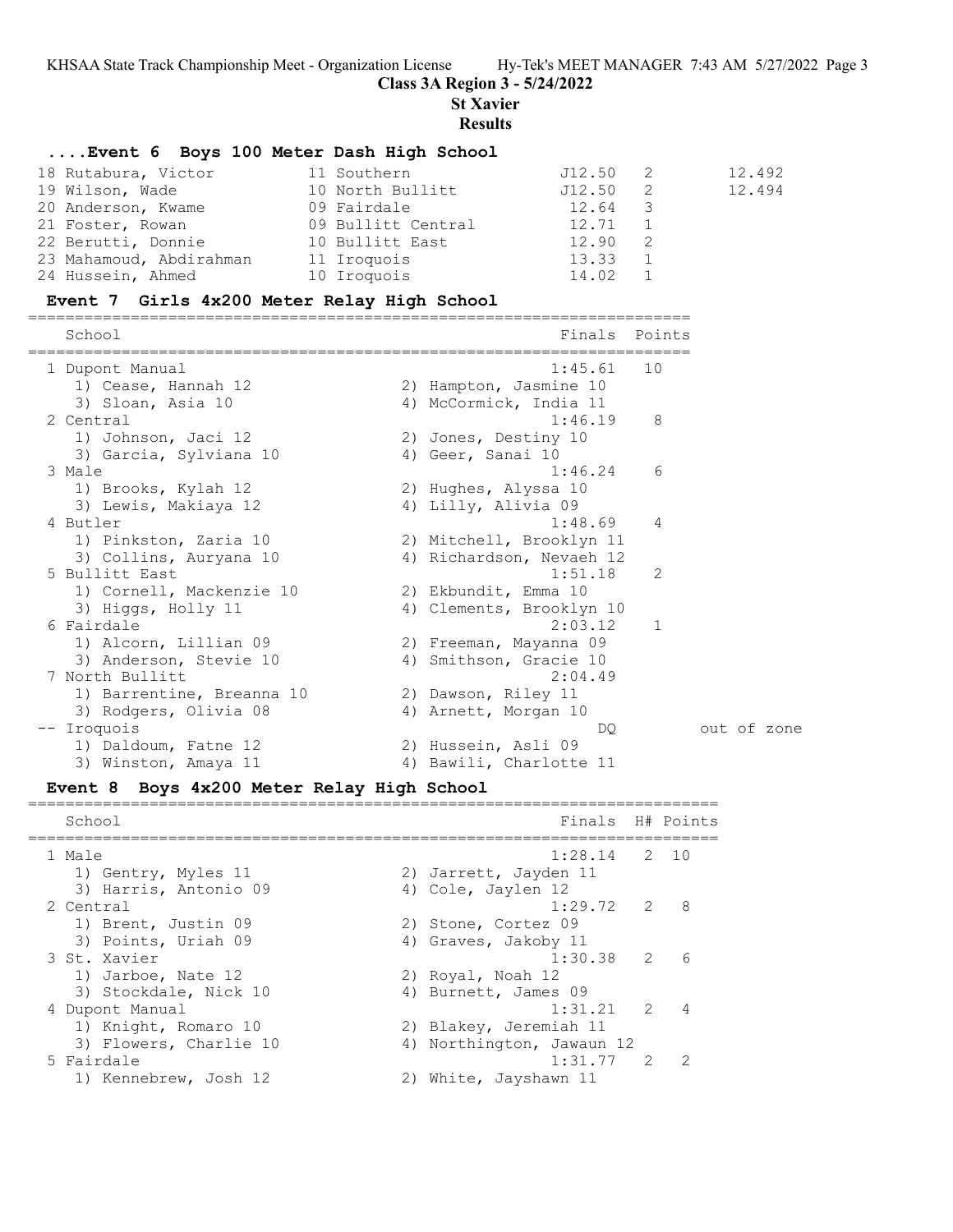## **Class 3A Region 3 - 5/24/2022**

**St Xavier**

=======================================================================

## **Results**

## **....Event 8 Boys 4x200 Meter Relay High School**

| 3) Bradshaw, Dayton 11   | 4) Crawford, Malachi 11 |                |
|--------------------------|-------------------------|----------------|
| 6 Butler                 | $1:34.55$ 2             | $\overline{1}$ |
| 1) Smith, Ronald 10      | 2) Curry, Allen 10      |                |
| 3) Porter, Elijah 10     | 4) Lloyd, Jacoby 10     |                |
| 7 Bullitt East           | $1:35.77$ 2             |                |
| 1) Gentry, Jack 11       | 2) Hughes, Chase 12     |                |
| 3) Wilson, Samuel 10     | 4) Thorpe, Gage 11      |                |
| 8 Southern               | $1:39.03$ 2             |                |
| 1) Thompson, Emmanuel 12 | 2) Sturgeon, Joseph 11  |                |
| 3) White, Javon 10       | 4) Cansler, Jason 12    |                |
| 9 North Bullitt          | 1:40.02 1               |                |
| 1) Fowler, Memphis 11    | 2) Hoke, Micah 08       |                |
| 3) Johnson, Da'Vi 09     | 4) Wilson, Wade 10      |                |
|                          |                         |                |

## **Event 9 Girls 1600 Meter Run High School**

| Name                   | Year School        | Finals  | Points         |
|------------------------|--------------------|---------|----------------|
| 1 Secor, Jessica       | 11 Dupont Manual   | 5:08.51 | 10             |
| 2 Mooney, Savannah     | 08 Bullitt East    | 5:16.66 | 8              |
| 3 French, Mary Kathryn | 11 Dupont Manual   | 5:21.65 | 6              |
| 4 Egan, Alex           | 08 Bullitt East    | 5:38.03 | $\overline{4}$ |
| 5 Hammond, Denaya      | 09 Butler          | 6:03.83 | $\mathcal{L}$  |
| 6 Endress, Emma        | 11 Butler          | 6:04.81 |                |
| 7 Green-King, Josie    | 10 Male            | 6:05.56 |                |
| 8 Green- King, Lily    | 11 Male            | 6:19.24 |                |
| 9 Glass, Cailyn        | 11 Bullitt Central | 6:25.14 |                |
| 10 Dale, Makiah        | 11 Central         | 6:59.16 |                |
| 11 Woods, Abigail      | 07 North Bullitt   | 7:00.24 |                |
| 12 Arnett, Leah        | 09 North Bullitt   | 7:27.41 |                |
|                        |                    |         |                |

## **Event 10 Boys 1600 Meter Run High School**

| Name                               |         | Year School Dear School    | Finals Points |              |
|------------------------------------|---------|----------------------------|---------------|--------------|
| 1 Hattab, Sami                     |         | 11 St. Xavier 4:17.78      |               | 10           |
| 2 Lesher, Dalton                   |         | 12 Bullitt Central 4:29.36 |               | - 8          |
| 3 Baker, Isaac                     |         | 11 St. Xavier              | 4:34.62       | 6            |
| 4 Bass, Tyler                      |         | 12 Bullitt East            | 4:35.34       | 4            |
| 5 Smithson, Myles                  |         | 12 Fairdale                | 4:40.51       | 2            |
| 6 Gibson, Oubry                    |         | 11 Butler                  | 4:41.21       | $\mathbf{1}$ |
| 7 Kattan-Mondino, Uriel            |         | 12 Dupont Manual 4:46.32   |               |              |
| 8 Woodhouse, John                  |         | 12 Dupont Manual 4:48.26   |               |              |
| 9 Rogers, Nate                     |         | 12 Male                    | 4:52.46       |              |
| 10 Stinnett, Nolan                 |         | 11 Bullitt Central         | 4:52.79       |              |
| 11 Hogan, Bryce                    |         | 10 Bullitt East            | 4:53.51       |              |
| 12 Maraman, Eli                    |         | 11 Butler                  | 5:01.12       |              |
| 13 Hardin, Jacob                   | 10 Male |                            | 5:02.04       |              |
| 14 Burton, Luke                    |         | 12 Fairdale                | 5:07.46       |              |
| 15 Dieumerci, Byiringo 69 Southern |         |                            | 5:35.25       |              |
| 16 Patterson, Elijah               |         | 12 Southern                | 5:43.58       |              |
| 17 Thornton, Brian                 |         | 11 Pleasure Ridge Park     | 5:47.31       |              |
| 18 Blair, Mason                    |         | 11 North Bullitt           | 6:49.38       |              |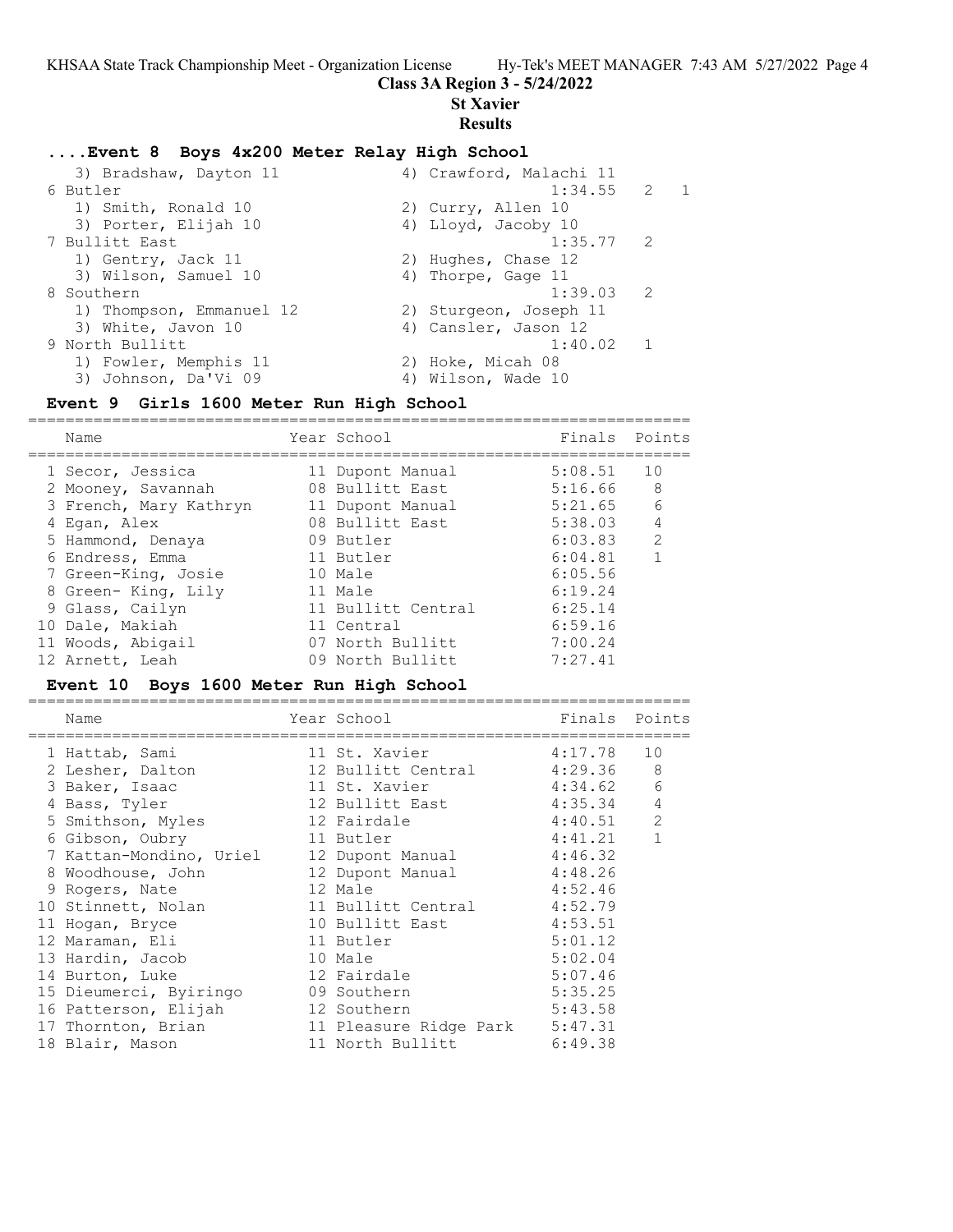#### **Class 3A Region 3 - 5/24/2022**

#### **St Xavier**

#### **Results**

#### **Event 11 Girls 4x100 Meter Relay High School**

| School                      |    | Finals Points            |    |                |  |
|-----------------------------|----|--------------------------|----|----------------|--|
| 1 Dupont Manual             |    | 49.95                    | 10 |                |  |
| 1) Cease, Hannah 12         |    | 2) Hampton, Jasmine 10   |    |                |  |
| 3) Martin, Anyia 10         |    | 4) Sloan, Asia 10        |    |                |  |
| 2 Central                   |    | 50.60                    | 8  |                |  |
| 1) Johnson, Jaci 12         |    | 2) Garcia, Sylviana 10   |    |                |  |
| 3) Duncan, Kendall 11       |    | 4) Geer, Sanai 10        |    |                |  |
| 3 Butler                    |    | 51.67                    | 6  |                |  |
| 1) Pinkston, Zaria 10       |    | 2) Mitchell, Brooklyn 11 |    |                |  |
| 3) Collins, Auryana 10      |    | 4) Richardson, Nevaeh 12 |    |                |  |
| 4 Bullitt East              |    | 52.31                    | 4  |                |  |
| 1) Clements, Brooklyn 10    |    | 2) Ekbundit, Emma 10     |    |                |  |
| 3) Higgs, Holly 11          |    | 4) Poppell, Norah 10     |    |                |  |
| 5 Fairdale                  |    | 56.55                    | 2  |                |  |
| 1) Alcorn, Lillian 09       |    | 2) Dansby, Sakaia 09     |    |                |  |
| 3) Freeman, Mayanna 09      | 4) | Smithson, Gracie 10      |    |                |  |
| 6 North Bullitt             |    | 57.20                    | 1  |                |  |
| 1) Barrentine, Breanna 10   |    | 2) Dawson, Riley 11      |    |                |  |
| 3) Rodgers, Olivia 08       | 4) | Snook, Raina 12          |    |                |  |
| -- Male                     |    | DNF                      |    |                |  |
| 1) Mucker, Kymorah 09       |    | 2) Brooks, Kylah 12      |    |                |  |
| 3) Lewis, Makiaya 12        |    | 4) Lilly, Alivia 09      |    |                |  |
| -- Southern                 |    | DO.                      |    | outside zone 3 |  |
| 1) Dixon, LaStatia 09       |    | 2) Harris, Zriya 11      |    |                |  |
| 3) Hatangimana, Emalance 09 |    | 4) Choate, Shakari 11    |    |                |  |

#### **Event 12 Boys 4x100 Meter Relay High School**

========================================================================== School Finals H# Points ========================================================================== 1 Male 42.35 2 10 1) Byrd III, Robert 12 2) Dunlap, Demetrius 11 3) Anthony, Vinny 12 (4) Cole, Jaylen 12 2 Dupont Manual 43.04 2 8 1) Knight, Romaro 10 2) Blakey, Jeremiah 11 3) Northington, Jawaun 12  $\hskip10mm$  4) Wilson, Darien 12 3 St. Xavier 43.33 2 6 1) Stockdale, Nick 10 2) Royal, Noah 12 3) Stockdale, Nick 10<br>
3) Raymond, Hunter 12 (4) Raymond, Logan 10<br>
Fairdale (43.79 (2) 4 4 Fairdale 43.79 2 4 1) Crawford, Malachi 11 2) Bradshaw, Dayton 11 3) Kennebrew, Josh 12 4) White, Jayshawn 11 5 Central 44.20 2 2 1) Brent, Justin 09 2) Stone, Cortez 09 3) Woolfolk, Amontez 09 (4) Points, Uriah 09 6 Butler 46.29 2 1 1) Smith, Ronald 10 2) Porter, Elijah 10 3) Marshall, Shawn 11 4) Lloyd, Jacoby 10 7 Southern 46.33 2 1) Sturgeon, Joseph 11 2) White, Javon 10 3) Rutabura, Victor 11 (4) Thompson, Emmanuel 12 8 Bullitt East 48.37 2 1) Berutti, Donnie 10 10 2) Bray, Ryan 09

3) Wilson, Samuel 10 (4) Clark, Jackson 10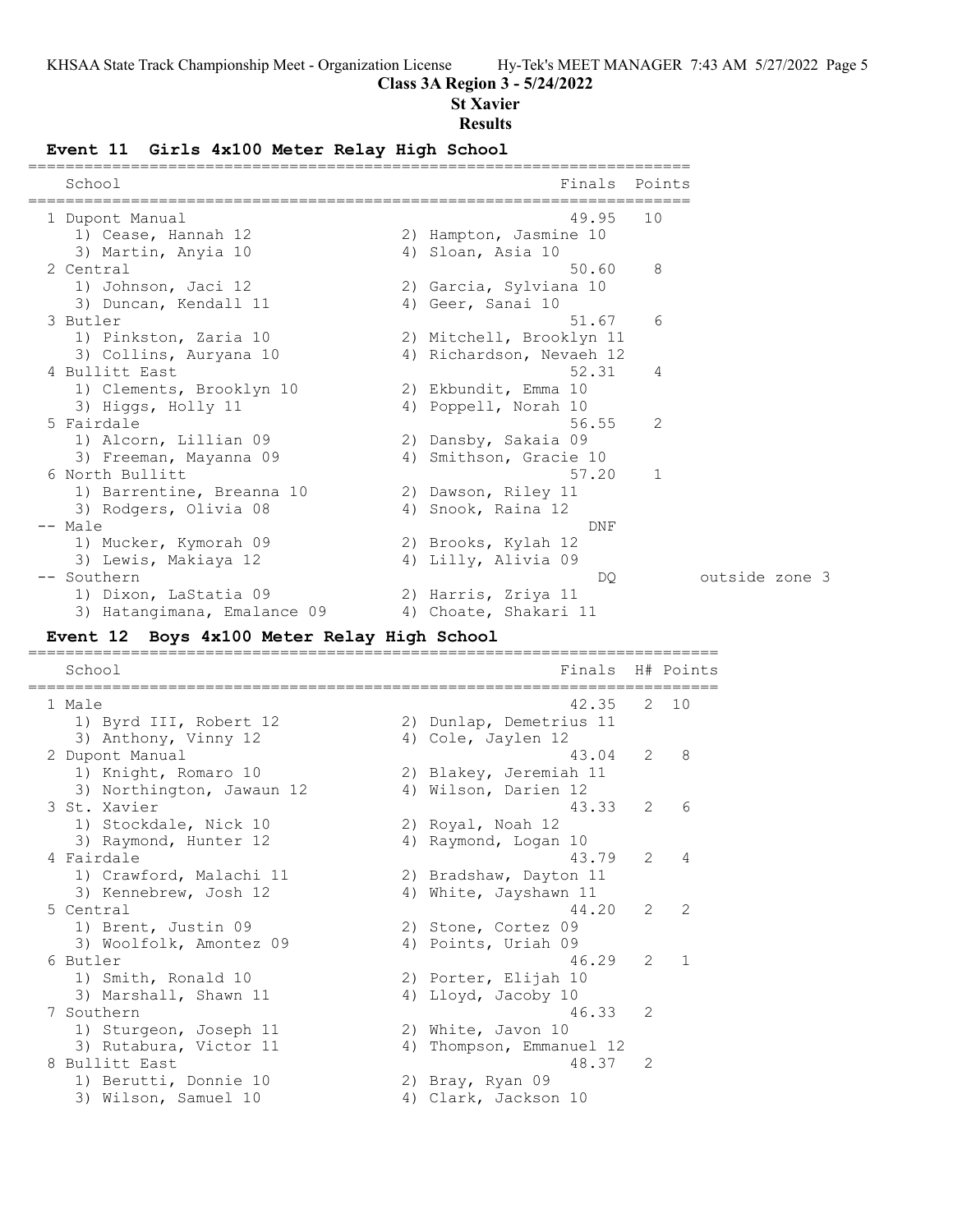## **Class 3A Region 3 - 5/24/2022**

**St Xavier**

#### **Results**

## **Event 13 Girls 400 Meter Dash High School**

| Name                 | Year School      | Finals H# Points |                |                |
|----------------------|------------------|------------------|----------------|----------------|
| 1 Lowe, Emily        | 12 Male          | 57.40            | 2              | 10             |
| 2 Allen, Alexandra   | 09 Dupont Manual | $57.62$ 2        |                | - 8            |
| 3 Nwosu, Ruby        | 12 Dupont Manual | 58.43            | $2^{\circ}$    | - 6            |
| 4 Cornell, Mackenzie | 10 Bullitt East  | 1:01.52          | 2              | $\overline{4}$ |
| 5 Sheffield, Ra Myah | 12 Male          | 1:02.19          | $\overline{2}$ | $\overline{2}$ |
| 6 Edwards, Aniyah    | 10 Central       | 1:04.95          | 2              |                |
| 7 Moore, Decoreya    | 10 Central       | 1:07.17          | $\mathcal{L}$  |                |
| 8 Luong, Sarah       | 09 Fairdale      | 1:15.16          | $\mathcal{L}$  |                |
| 9 Rodgers, Olivia    | 08 North Bullitt | 1:15.83          |                |                |
| 10 Rodriguez, Samari | 07 North Bullitt | 1:16.91          | $\overline{1}$ |                |
| 11 Hussein, Asli     | 09 Iroquois      | 1:19.86          |                |                |
| 12 Fuentes, Fatima   | 11 Southern      | 1:23.42          |                |                |

## **Event 14 Boys 400 Meter Dash High School**

| Name |                                                                                                                                                                              |                                                                                         |                                                                                                                                                                                                                                                                                                             |                                                                                                                                                                                                                                            |                                                                                                                                                                                                                                                                                                                                                                         |
|------|------------------------------------------------------------------------------------------------------------------------------------------------------------------------------|-----------------------------------------------------------------------------------------|-------------------------------------------------------------------------------------------------------------------------------------------------------------------------------------------------------------------------------------------------------------------------------------------------------------|--------------------------------------------------------------------------------------------------------------------------------------------------------------------------------------------------------------------------------------------|-------------------------------------------------------------------------------------------------------------------------------------------------------------------------------------------------------------------------------------------------------------------------------------------------------------------------------------------------------------------------|
|      |                                                                                                                                                                              |                                                                                         |                                                                                                                                                                                                                                                                                                             |                                                                                                                                                                                                                                            | 10                                                                                                                                                                                                                                                                                                                                                                      |
|      |                                                                                                                                                                              |                                                                                         |                                                                                                                                                                                                                                                                                                             |                                                                                                                                                                                                                                            |                                                                                                                                                                                                                                                                                                                                                                         |
|      |                                                                                                                                                                              |                                                                                         |                                                                                                                                                                                                                                                                                                             |                                                                                                                                                                                                                                            | 6                                                                                                                                                                                                                                                                                                                                                                       |
|      |                                                                                                                                                                              |                                                                                         |                                                                                                                                                                                                                                                                                                             |                                                                                                                                                                                                                                            | $\overline{4}$                                                                                                                                                                                                                                                                                                                                                          |
|      |                                                                                                                                                                              |                                                                                         |                                                                                                                                                                                                                                                                                                             |                                                                                                                                                                                                                                            | 2                                                                                                                                                                                                                                                                                                                                                                       |
|      |                                                                                                                                                                              |                                                                                         |                                                                                                                                                                                                                                                                                                             | $\overline{4}$                                                                                                                                                                                                                             | $\mathbf{1}$                                                                                                                                                                                                                                                                                                                                                            |
|      |                                                                                                                                                                              |                                                                                         |                                                                                                                                                                                                                                                                                                             | 4                                                                                                                                                                                                                                          |                                                                                                                                                                                                                                                                                                                                                                         |
|      |                                                                                                                                                                              |                                                                                         |                                                                                                                                                                                                                                                                                                             | 3                                                                                                                                                                                                                                          |                                                                                                                                                                                                                                                                                                                                                                         |
|      |                                                                                                                                                                              |                                                                                         |                                                                                                                                                                                                                                                                                                             | $\sqrt{4}$                                                                                                                                                                                                                                 |                                                                                                                                                                                                                                                                                                                                                                         |
|      |                                                                                                                                                                              |                                                                                         |                                                                                                                                                                                                                                                                                                             | $\mathcal{S}$                                                                                                                                                                                                                              |                                                                                                                                                                                                                                                                                                                                                                         |
|      |                                                                                                                                                                              |                                                                                         |                                                                                                                                                                                                                                                                                                             | 3                                                                                                                                                                                                                                          |                                                                                                                                                                                                                                                                                                                                                                         |
|      |                                                                                                                                                                              |                                                                                         |                                                                                                                                                                                                                                                                                                             | 3                                                                                                                                                                                                                                          |                                                                                                                                                                                                                                                                                                                                                                         |
|      |                                                                                                                                                                              |                                                                                         |                                                                                                                                                                                                                                                                                                             | $\overline{2}$                                                                                                                                                                                                                             |                                                                                                                                                                                                                                                                                                                                                                         |
|      |                                                                                                                                                                              |                                                                                         |                                                                                                                                                                                                                                                                                                             | $\overline{2}$                                                                                                                                                                                                                             |                                                                                                                                                                                                                                                                                                                                                                         |
|      |                                                                                                                                                                              |                                                                                         |                                                                                                                                                                                                                                                                                                             | 3                                                                                                                                                                                                                                          |                                                                                                                                                                                                                                                                                                                                                                         |
|      |                                                                                                                                                                              |                                                                                         |                                                                                                                                                                                                                                                                                                             | 3                                                                                                                                                                                                                                          |                                                                                                                                                                                                                                                                                                                                                                         |
|      |                                                                                                                                                                              |                                                                                         |                                                                                                                                                                                                                                                                                                             | 2                                                                                                                                                                                                                                          |                                                                                                                                                                                                                                                                                                                                                                         |
|      |                                                                                                                                                                              |                                                                                         |                                                                                                                                                                                                                                                                                                             | $\overline{2}$                                                                                                                                                                                                                             |                                                                                                                                                                                                                                                                                                                                                                         |
|      |                                                                                                                                                                              |                                                                                         |                                                                                                                                                                                                                                                                                                             | $\mathbf{1}$                                                                                                                                                                                                                               |                                                                                                                                                                                                                                                                                                                                                                         |
|      |                                                                                                                                                                              |                                                                                         |                                                                                                                                                                                                                                                                                                             | 2                                                                                                                                                                                                                                          |                                                                                                                                                                                                                                                                                                                                                                         |
|      |                                                                                                                                                                              |                                                                                         |                                                                                                                                                                                                                                                                                                             | $\mathbf{1}$                                                                                                                                                                                                                               |                                                                                                                                                                                                                                                                                                                                                                         |
|      |                                                                                                                                                                              |                                                                                         | 1:05.05                                                                                                                                                                                                                                                                                                     | $\mathbf{1}$                                                                                                                                                                                                                               |                                                                                                                                                                                                                                                                                                                                                                         |
|      | 2 Hinz, Matthew<br>4 Jarboe, Nate<br>6 Jones, Kameron<br>8 Porter, Elijah<br>11 Battle, Malik<br>14 Thorpe, Gage<br>17 Belance, Jonah<br>19 Brown, Abraham<br>20 Hoke, Micah | 12 Vita, Don Beni<br>13 Melvin, LeiLeon<br>21 Arnold, Javion<br>22 Mahamoud, Abdirahman | 1 Rawlings, Cambell 12 Butler<br>and 11 Male<br>3 Richardson, Brandon 09 Male<br>12 St. Xavier<br>5 Bradshaw, Dayton 11 Fairdale<br>and 12 Central<br>10 Butler<br>9 Moretti, Michael 12 St. Xavier<br>10 Fairdale<br>12 Valley<br>11 Bullitt East<br>11 Southern<br>09 Central<br>09 Valley<br>11 Iroquois | Year School in the control of the control of the control of the control of the control of the control of the c<br>54.86<br>54.90<br>15 Blakey, Aiden 69 Dupont Manual 56.48<br>16 Foster, Rowan 69 Bullitt Central 56.61<br>56.67<br>58.58 | Finals H# Points<br>49.60<br>$\overline{4}$<br>49.90 4 8<br>50.78 4<br>$51.85$ 4<br>$\overline{4}$<br>52.13<br>52.35<br>7 Brackens, Emmanuel 11 Pleasure Ridge Park 52.46<br>52.82<br>53.63<br>10 Flowers, Charlie 10 Dupont Manual 54.59<br>10 Pleasure Ridge Park 55.43<br>56.46<br>18 Davis, Christian 11 Bullitt Central 56.74<br>08 North Bullitt 58.73<br>1:00.73 |

# **Event 15 Girls 300 Meter Hurdles High School**

| Name                  | Year School            | Finals H# Points |               |                |
|-----------------------|------------------------|------------------|---------------|----------------|
| 1 Sloan, Asia         | 10 Dupont Manual       | 47.04            |               | 2 10           |
| 2 Ford, Stella        | 09 Dupont Manual       | $50.05$ 2 8      |               |                |
| 3 Jenkins, Iyana      | 10 Central             | 52.66            |               | 2 6            |
| 4 Tipton, Jenna       | 12 Bullitt East        | 53.36            |               | $2 \quad 4$    |
| 5 Murry, Jada         | 10 Pleasure Ridge Park | 54.37            | 2             | $\overline{2}$ |
| 6 Leinenbach, Ife     | 09 Male                | 55.39            | $\mathcal{P}$ |                |
| 7 Jones, Mi'khiya     | 11 Central             | 55.45            | $\mathcal{L}$ |                |
| 8 Smithson, Gracie    | 10 Fairdale            | 57.21            | $\mathcal{L}$ |                |
| 9 Barrentine, Breanna | 10 North Bullitt       | 59.35            |               |                |
|                       |                        |                  |               |                |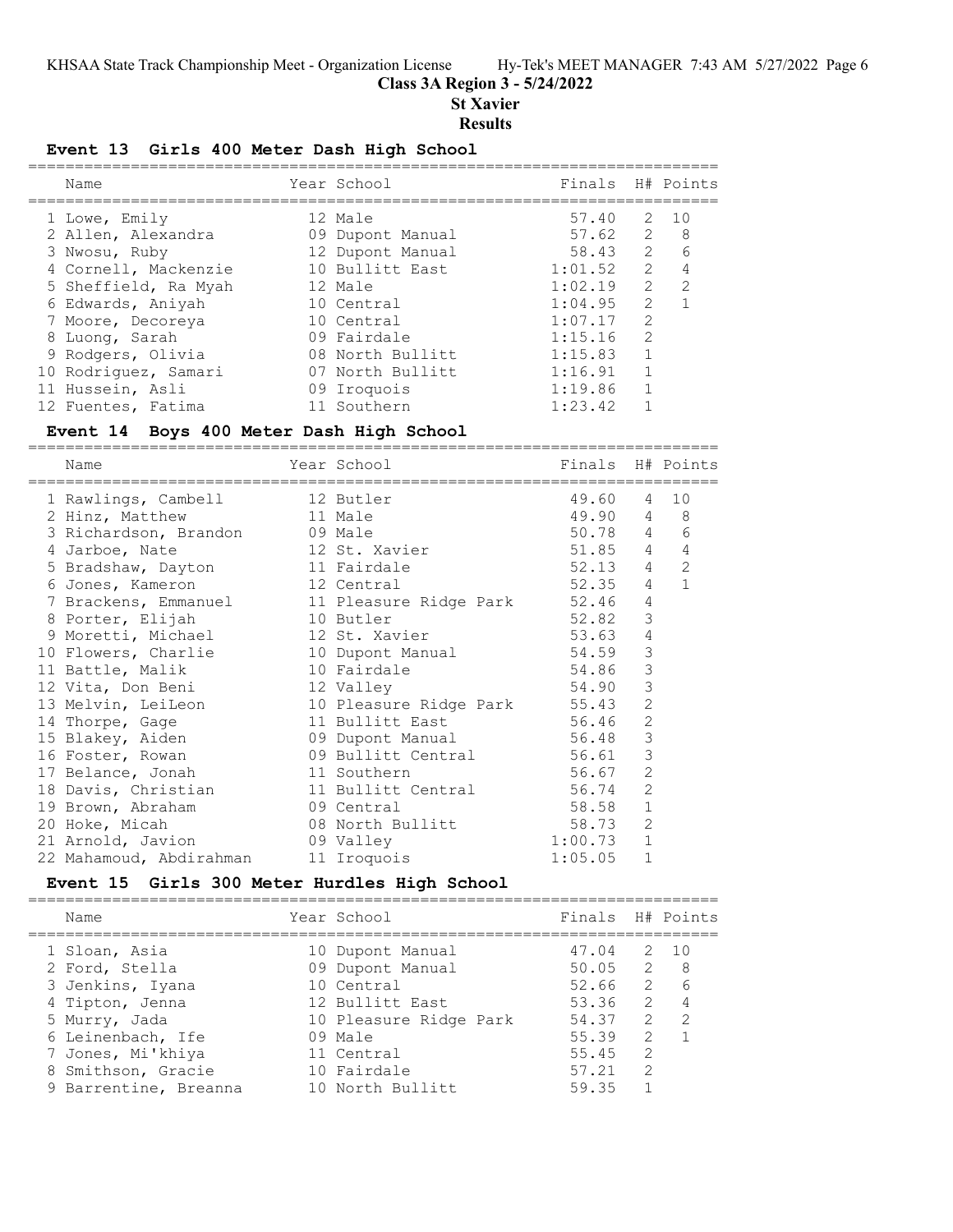**Class 3A Region 3 - 5/24/2022**

**St Xavier**

#### **Results**

## **....Event 15 Girls 300 Meter Hurdles High School**

| 10 Harris, Zriya    | 11 Southern      | $1:01.43$ 1 |                |
|---------------------|------------------|-------------|----------------|
| 11 Nicholson, Jolie | 07 North Bullitt | 1:03.97     | $\overline{1}$ |

## **Event 16 Boys 300 Meter Hurdles High School**

| Name                  | Year School      | Finals H# Points |                |                |
|-----------------------|------------------|------------------|----------------|----------------|
| 1 Anthony, Vinny      | 12 Male          | 39.09            |                | 2 10           |
| 2 Jarrett, Jayden     | 11 Male          | 40.56 2 8        |                |                |
| 3 Knight, Romaro      | 10 Dupont Manual | 40.79            | $\overline{2}$ | 6              |
| 4 Johnson, Adrian     | 10 Central       | 40.84            | $\overline{c}$ | $\overline{4}$ |
| 5 Marsh, Jack         | 12 St. Xavier    | 41.81            | $\overline{2}$ | 2              |
| 6 Kaufman, John Riley | 10 St. Xavier    | 41.90            | $\mathcal{L}$  |                |
| 7 Tchouta, Cyril      | 11 Central       | 42.53            | 2              |                |
| 8 Quigley, Fisher     | 11 Dupont Manual | 43.12            | $\mathcal{L}$  |                |
| 9 Rutabura, Victor    | 11 Southern      | 43.91            |                |                |
| 10 Hughes, Chase      | 12 Bullitt East  | 45.83            | $\mathbf{1}$   |                |
| 11 N'Sentore, Lameck  | 11 Fairdale      | 46.19            | 1              |                |
| 12 Swift, Jake        | 11 Bullitt East  | 48.11            |                |                |
| 13 Sturgeon, Joseph   | 11 Southern      | 48.17            |                |                |

## **Event 17 Girls 800 Meter Run High School**

| Name               |  | Finals                                                                                                                                                                                                                  | Points         |
|--------------------|--|-------------------------------------------------------------------------------------------------------------------------------------------------------------------------------------------------------------------------|----------------|
| 1 Treinen, Mia     |  | 2:28.19                                                                                                                                                                                                                 | 10             |
| 2 May, Maggie      |  | $2:28.81$ 8                                                                                                                                                                                                             |                |
| 3 Mooney, Savannah |  | 2:30.04                                                                                                                                                                                                                 | 6              |
| 4 Payne, Arianna   |  | 2:35.02                                                                                                                                                                                                                 | $\overline{4}$ |
| 5 Egan, Alex       |  | 2:36.75                                                                                                                                                                                                                 | $\mathcal{P}$  |
| 6 Andres, Paige    |  | 2:40.72                                                                                                                                                                                                                 |                |
| 7 Hammond, Denaya  |  | 2:42.36                                                                                                                                                                                                                 |                |
| 8 Tunstull, Asia   |  | 2:43.73                                                                                                                                                                                                                 |                |
| 9 Glass, Cailyn    |  | 2:57.96                                                                                                                                                                                                                 |                |
| 10 Smith, Allison  |  | 3:06.16                                                                                                                                                                                                                 |                |
| 11 Woods, Abigail  |  | 3:14.49                                                                                                                                                                                                                 |                |
| 12 Arnett, Leah    |  | 3:14.67                                                                                                                                                                                                                 |                |
|                    |  | Year School<br>12 Dupont Manual<br>09 Dupont Manual<br>08 Bullitt East<br>09 Male<br>08 Bullitt East<br>11 Male<br>09 Butler<br>10 Central<br>11 Bullitt Central<br>10 Fairdale<br>07 North Bullitt<br>09 North Bullitt |                |

## **Event 18 Boys 800 Meter Run High School**

| Name                 | Year School        | Finals H# Points |                |                |
|----------------------|--------------------|------------------|----------------|----------------|
| 1 Brooks, Nick       | 12 St. Xavier      | 1:58.90          | 2              | 10             |
| 2 Clayton, Bryce     | 12 Butler          | $1:58.93$ 2 8    |                |                |
| 3 Taylor, Stephen    | 12 Valley          | 1:59.36          | $\mathcal{L}$  | 6              |
| 4 Schrader, Roman    | 12 St. Xavier      | 2:01.72          | 2              | 4              |
| 5 Steed, Garrett     | 12 Male            | 2:02.23          | $\overline{2}$ | $\overline{2}$ |
| 6 Cull, Caden        | 09 Male            | 2:02.41          | $\mathcal{P}$  |                |
| 7 Malone, Isaiah     | 12 Bullitt East    | 2:03.08          | 2              |                |
| 8 Howlett, Sam       | 12 Dupont Manual   | 2:03.48          | $\mathcal{L}$  |                |
| 9 Jenkins, Brady     | 09 Dupont Manual   | 2:06.30          | $\mathcal{L}$  |                |
| 10 Drogba, Didie     | 09 Butler          | 2:06.91          | $\mathbf{1}$   |                |
| 11 Lesher, Dalton    | 12 Bullitt Central | 2:07.69          | $\mathcal{L}$  |                |
| 12 Nshimiye, Clement | 12 Valley          | 2:12.66          | $\mathbf{1}$   |                |
| 13 Craven, Nathaniel | 11 Bullitt Central | 2:13.43          | $\mathcal{D}$  |                |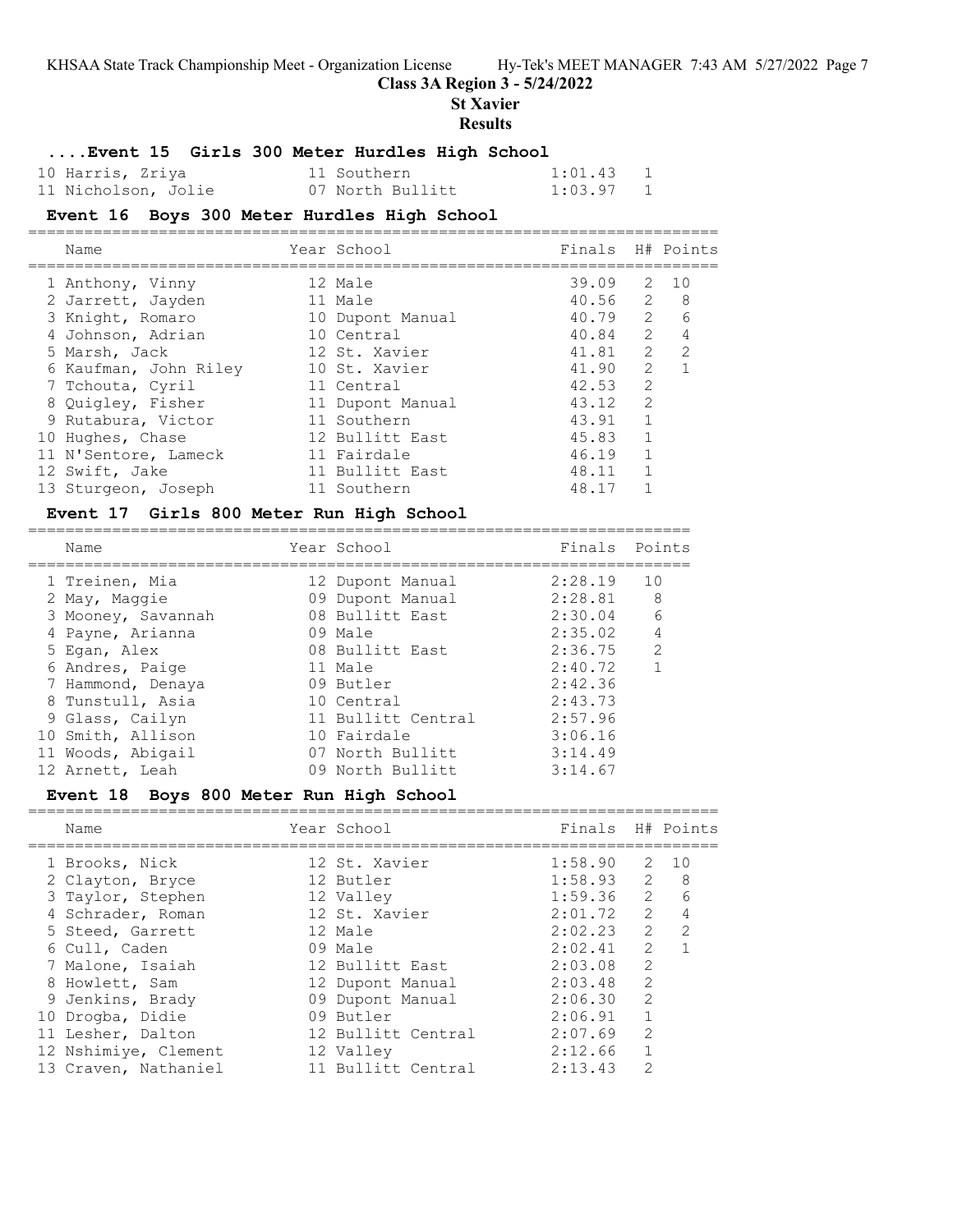## **Class 3A Region 3 - 5/24/2022**

**St Xavier**

## **Results**

## **....Event 18 Boys 800 Meter Run High School**

| 14 Thornton, Brian     | 11 Pleasure Ridge Park | 2:31.57   | $\mathbf{1}$ |
|------------------------|------------------------|-----------|--------------|
| 15 Patterson, Elijah   | 12 Southern            | 2:36.34 1 |              |
| 16 Dieumerci, Byiringo | 09 Southern            | 2:42.34 1 |              |
| 17 Blair, Mason        | 11 North Bullitt       | 3:08.95 1 |              |

#### **Event 19 Girls 200 Meter Dash High School**

==========================================================================

| Name                  | Year School            | Finals  |                | H# Points      |
|-----------------------|------------------------|---------|----------------|----------------|
| 1 Allen, Alexandra    | 09 Dupont Manual       | 25.48 3 |                | 10             |
| 2 Nwosu, Ruby         | 12 Dupont Manual       | 25.81 3 |                | 8              |
| 3 Brooks, Kylah       | 12 Male                | 26.88 3 |                | 6              |
| 4 Richardson, Nevaeh  | 12 Butler              | 27.01   | 3              | 4              |
| 5 Johnson, Jaci       | 12 Central             | 27.21   | 3              | $\overline{2}$ |
| 6 Pinkston, Zaria     | 10 Butler              | 28.59   | 3              |                |
| 7 Murry, Jada         | 10 Pleasure Ridge Park | 28.75   | $\overline{2}$ |                |
| 8 Bawili, Charlotte   | 11 Iroquois            | 29.04   | 3              |                |
| 9 Alcorn, Lillian     | 09 Fairdale            | 29.46   | 3              |                |
| 10 Cooper, Destiny    | 12 Bullitt Central     | 29.53   | 2              |                |
| 11 Clements, Brooklyn | 10 Bullitt East        | 30.02   | $\mathcal{L}$  |                |
| 12 Etherton, Baley    | 09 Bullitt Central     | 30.18   | 2              |                |
| 13 Dawson, Riley      | 11 North Bullitt       | 30.26   | $\mathbf{1}$   |                |
| 14 Lusco, Jakiya      | 10 Pleasure Ridge Park | 30.55   | 2              |                |
| 15 Choate, Shakari    | 11 Southern            | 32.52   | $\mathbf 1$    |                |
| 16 Daldoum, Fatne     | 12 Iroquois            | 33.32   | $\mathbf{1}$   |                |
| 17 Dixon, LaStatia    | 09 Southern            | 33.73   | $\mathbf{1}$   |                |
| 18 Arnett, Morgan     | 10 North Bullitt       | 33.95   | $\mathbf{1}$   |                |

#### **Event 20 Boys 200 Meter Dash High School**

|                                              | =====================================     |                  |                |              |        |
|----------------------------------------------|-------------------------------------------|------------------|----------------|--------------|--------|
| Name<br>==============================       | Year School and the School and the School | Finals H# Points |                |              |        |
| 12 Male<br>1 Cole, Jaylen                    |                                           | 21.81            |                | 4 10         |        |
| 2 Graves, Jakoby 11 Central                  |                                           | $22.41$ 4 8      |                |              |        |
| 3 Rawlings, Cambell 12 Butler                |                                           | 22.58 4          |                | 6            |        |
| 4 Lloyd, Jacoby                              | 10 Butler                                 | 23.07 2          |                | $\sqrt{4}$   |        |
| 5 Burnett, James 69 St. Xavier               |                                           | 23.13 4          |                | 2            | 23.122 |
| 6 Kennebrew, Josh 12 Fairdale                |                                           | 23.13            | $\overline{4}$ | $\mathbf{1}$ | 23.125 |
| 7 Royal, Noah 12 St. Xavier                  |                                           | 23.17            | $\overline{4}$ |              |        |
| 8 Gentry, Myles 11 Male                      |                                           | 23.54            | $\overline{4}$ |              |        |
|                                              |                                           |                  | 4              |              |        |
|                                              |                                           |                  | 3              |              |        |
| 11 Wilson, Samuel 10 Bullitt East            | 24.51                                     |                  | $\overline{c}$ |              |        |
| 12 Thompson, Emmanuel 12 Southern            | 24.70                                     |                  | 3              |              |        |
| 13 Vita, Don Beni 12 Valley                  |                                           | 25.17            | 3              |              |        |
| 14 Davis, Christian 11 Bullitt Central 25.23 |                                           |                  | $\overline{2}$ |              |        |
| 15 Cansler, Jason 12 Southern                | 25.42                                     |                  | $\overline{2}$ |              |        |
| 16 Fowler, Memphis 11 North Bullitt 25.48    |                                           |                  | 3              |              |        |
| 17 Anderson, Kwame 69 Fairdale               |                                           | 25.59            | $\overline{2}$ |              |        |
| 18 Hamlett, Kendrell                         | 10 Valley                                 | 25.71            | $\mathbf{2}$   |              |        |
| 19 Reynolds, Gavin 69 Bullitt East 26.46     |                                           |                  | $\overline{c}$ |              |        |
| 20 Mahamoud, Abdirahman                      | 11 Iroquois                               | 27.48            | $\mathbf{1}$   |              |        |
| 21 Hussein, Ahmed                            | 10 Iroquois                               | 29.27            | $\mathbf 1$    |              |        |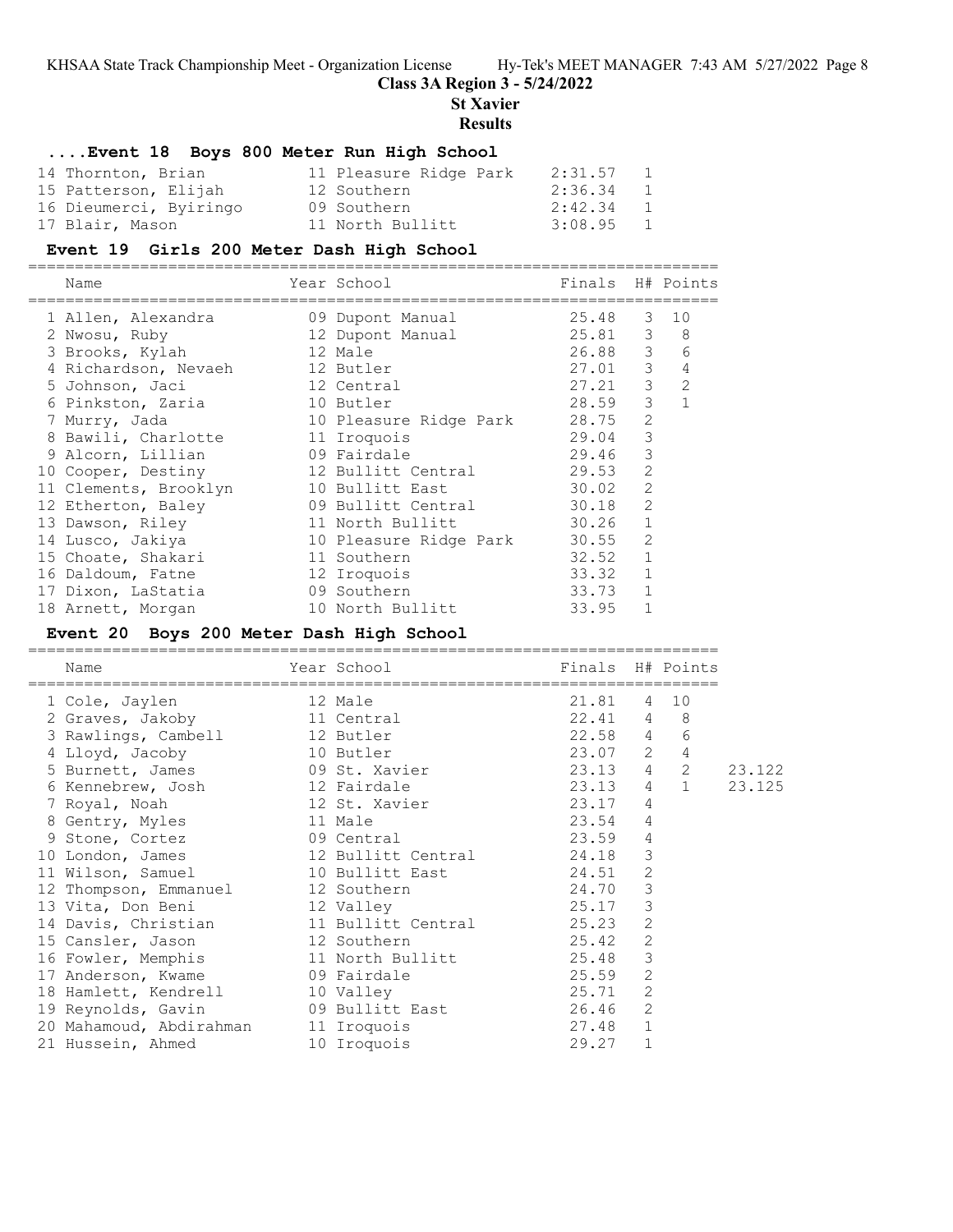## **Class 3A Region 3 - 5/24/2022**

**St Xavier**

#### **Results**

## **Event 21 Girls 3200 Meter Run High School**

| Name                 | Year School        | Finals Points |     |
|----------------------|--------------------|---------------|-----|
| 1 Secor, Jessica     | 11 Dupont Manual   | 11:08.81      | 1 O |
| 2 Wyatt, Emerson     | 09 Dupont Manual   | 11:37.93      | -8  |
| 3 Foster, Shaye      | 11 Bullitt Central | 12:03.76      | 6   |
| 4 Filippazzo, Sydney | 09 Male            | 12:14.43      | 4   |
| 5 Wilson, Molly      | 12 Male            | 13:16.18      | 2   |
| 6 Stevenson, Abbie   | 08 Bullitt East    | 13:48.31      |     |

## **Event 22 Boys 3200 Meter Run High School**

| Name                                                                                                                                                                | Year School                                                                                                                                               | Finals Points                                                                                                  |                                        |
|---------------------------------------------------------------------------------------------------------------------------------------------------------------------|-----------------------------------------------------------------------------------------------------------------------------------------------------------|----------------------------------------------------------------------------------------------------------------|----------------------------------------|
| 1 Hattab, Sami<br>2 Walls, Samuel<br>3 Napier, Luke<br>4 Cull, Caden<br>5 Chandler, Sam<br>6 Cain, Key'Shawn<br>7 Gulden, Ouinn<br>8 Swift, Jake<br>9 Morgan, Gavin | 11 St. Xavier<br>11 Bullitt Central<br>12 St. Xavier<br>09 Male<br>09 Dupont Manual<br>12 Male<br>09 Dupont Manual<br>11 Bullitt East<br>07 North Bullitt | $9:40.84$ 10<br>$9:46.95$ 8<br>9:48.86<br>10:08.80<br>10:09.59<br>10:39.14<br>10:54.13<br>11:27.15<br>13:18.72 | - 6<br>$\overline{4}$<br>$\mathcal{P}$ |
| -- Riddle, Austin                                                                                                                                                   | 12 Bullitt Central                                                                                                                                        | DNF                                                                                                            |                                        |

#### **Event 23 Girls 4x400 Meter Relay High School**

| School                   |    | Finals                   | Points         |
|--------------------------|----|--------------------------|----------------|
| 1 Dupont Manual          |    | $4:02.41$ 10             |                |
| 1) Allen, Alexandra 09   |    | 2) Cease, Hannah 12      |                |
| 3) Nwosu, Ruby 12        |    | 4) Secor, Jessica 11     |                |
| 2 Male                   |    | $4:06.27$ 8              |                |
| 1) Lowe, Emily 12        |    | 2) Sheffield, Ra Myah 12 |                |
| 3) Hughes, Alyssa 10     |    | 4) Brooks, Kylah 12      |                |
| 3 Central                |    | 4:16.69                  | 6              |
| 1) Geer, Sanai 10        |    | 2) Garcia, Sylviana 10   |                |
| 3) Jones, Destiny 10     |    | 4) Jenkins, Iyana 10     |                |
| 4 Bullitt East           |    | 4:21.62                  | $\overline{4}$ |
| 1) Cornell, Mackenzie 10 |    | 2) Ekbundit, Emma 10     |                |
| 3) Higgs, Holly 11       |    | 4) Tipton, Jenna 12      |                |
| 5 Fairdale               |    | $5:17.33$ 2              |                |
| 1) Alcorn, Lillian 09    |    | 2) Smithson, Gracie 10   |                |
| 3) Luong, Sarah 09       | 4) | Smith, Allison 10        |                |

## **Event 24 Boys 4x400 Meter Relay High School**

| School                | Finals Points                       |  |
|-----------------------|-------------------------------------|--|
| 1 Male                | $3:25.47$ 10                        |  |
| 1) Thrasher, Van 11   | 2) Richardson, Brandon 09           |  |
| 3) Harris, Antonio 09 | 4) Hinz, Matthew 11                 |  |
| 2 Central             | 3:27.19<br>$\overline{\phantom{a}}$ |  |
| 1) Graves, Jakoby 11  | 2) Points, Uriah 09                 |  |
| 3) Johnson, Adrian 10 | 4) Jones, Kameron 12                |  |
| 3 Dupont Manual       | 3:28.14                             |  |
|                       |                                     |  |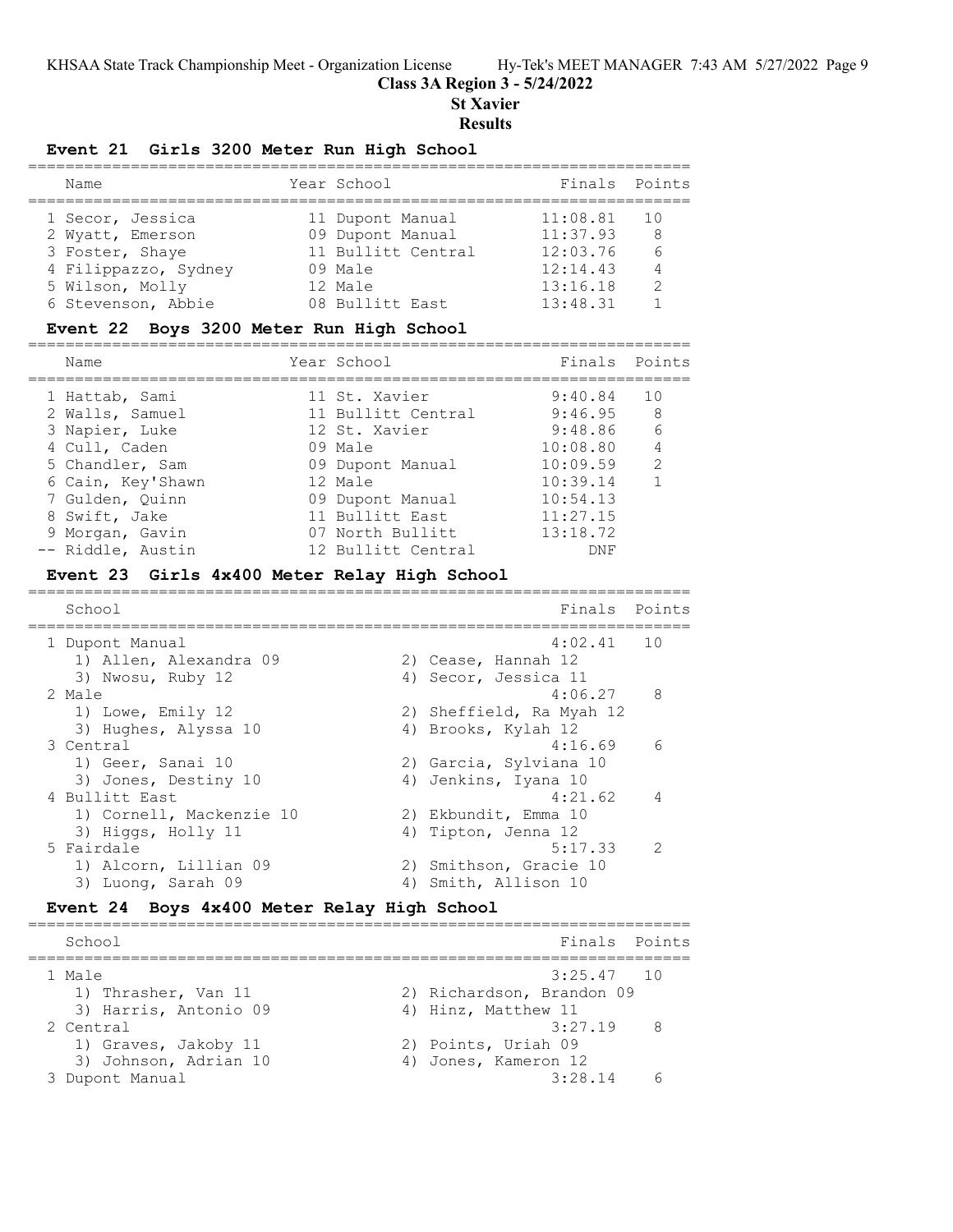#### **Class 3A Region 3 - 5/24/2022**

**St Xavier**

#### **Results**

#### **....Event 24 Boys 4x400 Meter Relay High School**

| 2) Blakey, Jeremiah 11  |                |
|-------------------------|----------------|
| 4) Howlett, Sam 12      |                |
| 3:28.28                 | $\overline{4}$ |
| 2) Moretti, Michael 12  |                |
| 4) Stockdale, Nick 10   |                |
| 3:31.84                 | $\overline{2}$ |
| 2) Bass, Tyler 12       |                |
| 4) Egan, Travis 11      |                |
| 3:36.90                 | $\overline{1}$ |
| 2) Crawford, Malachi 11 |                |
| 4) White, Jayshawn 11   |                |
| 3:37.42                 |                |
| 2) Drogba, Didie 09     |                |
| 4) Rawlings, Cambell 12 |                |
|                         |                |

#### **Event 43 Mixed 2x50 Meter Relay Unified**

================================================================ School **Finals** ================================================================ 1 Butler 15.52<br>1) Geary, Christian 10 2) Smith, Ronald 10 1) Geary, Christian 10 2) Smith, Ronald 10 2 Bullitt East 17.11 2 Bullitt East 17.11 1) Bass, Tyler 12 2) Hoover, John 12 3 Southern 18.89 1) Thompson, Emmanuel 12 2) Tucker, Danyelle 12 4 Male 19.87<br>1) Manning, Elijah 12 (2) Tucker, Darryl 12<br>5 Southers 151 1) Manning, Elijah 12 2) Tucker, Darryl 12 5 Southern 'B' 25.39 1) Sturgeon, Joseph 11 2) Tucker, Dominique 12 6 Southern 'C' 37.34 1) Patterson, Elijah 12 2) Peyton, Israel 10

#### **Event 44 Mixed 4x100 Meter Shuttle Hurdle Unified**

| School                                                           |  | Finals                                                       |
|------------------------------------------------------------------|--|--------------------------------------------------------------|
| 1 Southern<br>1) Thompson, Emmanuel 12<br>3) Sturgeon, Joseph 11 |  | 1:25.36<br>2) Tucker, Danyelle 12<br>4) Tucker, Dominique 12 |

## **Event 45 Mixed 2x200 Meter Relay Unified**

| School                                                                                    |                      | Finals                                                                                           |  |
|-------------------------------------------------------------------------------------------|----------------------|--------------------------------------------------------------------------------------------------|--|
| 1 Southern<br>1) Thompson, Emmanuel 12                                                    |                      | 1:22.69<br>2) Tucker, Danyelle 12                                                                |  |
|                                                                                           |                      | Women - High School - Team Rankings - 18 Events Scored                                           |  |
| 1) Dupont Manual<br>3) Male<br>5) Butler<br>North Bullitt<br>6)<br>9) Pleasure Ridge Park | 207<br>95<br>26<br>6 | 117<br>2) Central<br>4) Bullitt East<br>55<br>6) Bullitt Central<br>b<br>8) Fairdale<br>Southern |  |